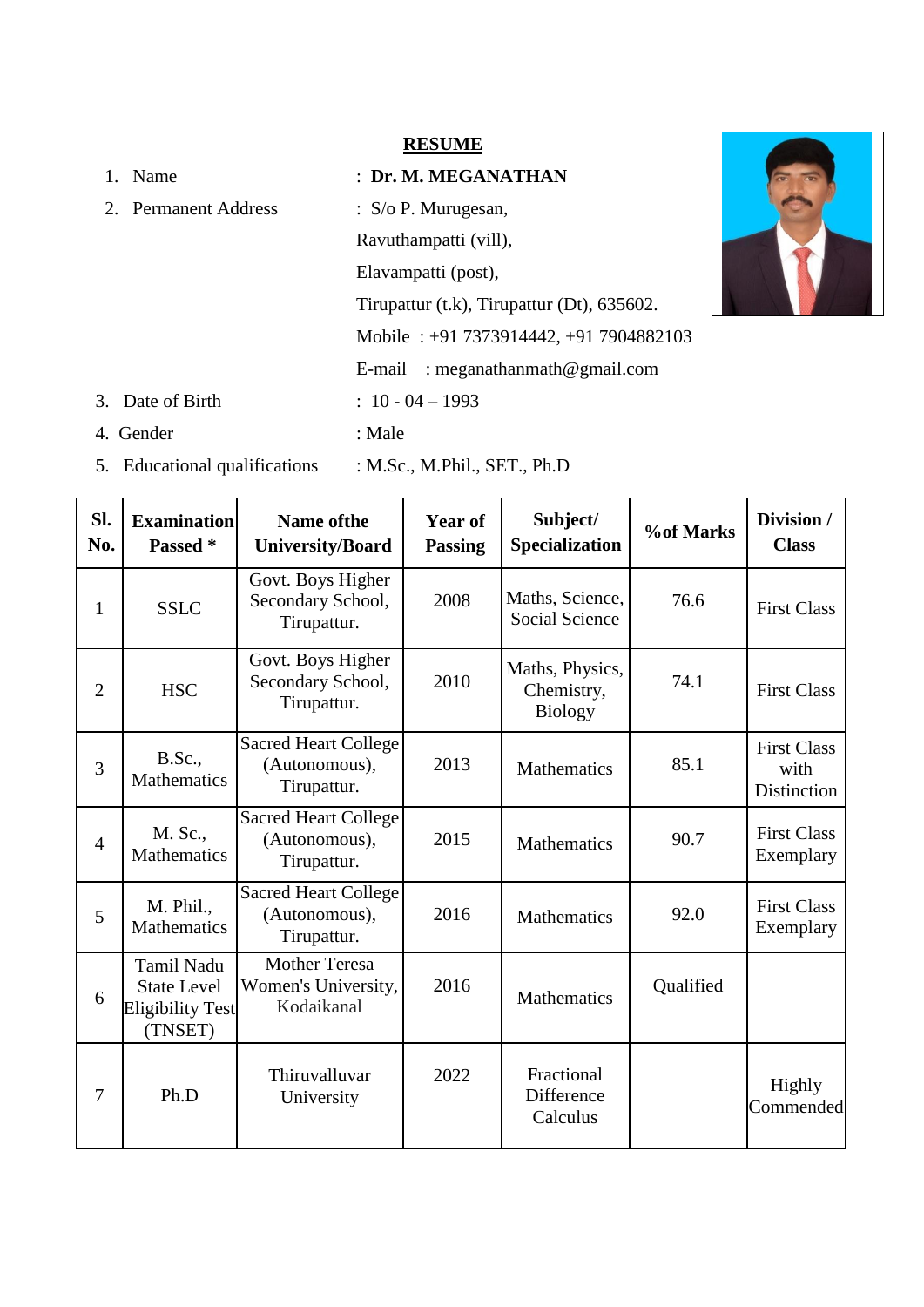# **6. Academic Experience:**

| (i) Teaching                      |         | 3 Years and 3 Months                                 |
|-----------------------------------|---------|------------------------------------------------------|
| (ii) Period of Teaching           |         | 2016-2018 and 2020 onwards                           |
| (iii) Subjects taught in $(UG)$ : |         | Complex Analysis, Dynamics, Allied Maths,            |
|                                   |         | Vector Analysis, Differential Equations,             |
|                                   |         | Graph Theory, Mathematical Foundations               |
| Subjectstaught in $(PG)$          | $\cdot$ | Abstract Algebra, Linear Algebra, Real Analysis,     |
|                                   |         | Discrete Mathematics, Partial Differential Equations |

# **Positions held**:

| S.No | <b>Designation and</b><br><b>Office Address</b>                                                                                                                                    | From       | T <sub>0</sub> | <b>Nature of</b><br>duties/responsibilities     |  |
|------|------------------------------------------------------------------------------------------------------------------------------------------------------------------------------------|------------|----------------|-------------------------------------------------|--|
| 1.   | <b>Assistant Professor,</b><br>Department<br>of Mathematics,<br><b>Sacred Heart</b><br>College, Tirupattur.                                                                        | 16.06.2016 | 30.04.2018     | Teaching, evaluation,<br>question paper setting |  |
| 2.   | <b>Assistant Professor,</b><br>Department<br>of<br>Mathematics, Don<br>Bosco College (Co-<br>Ed), Yelagiri.                                                                        | 01.08.2020 | 03.08.2021     | Teaching, evaluation,<br>question paper setting |  |
| 3.   | Assistant Professor,<br>Department<br>of<br>Science<br>and<br>Humanities<br>(Mathematics),<br>R.M.K. College<br>of<br>Engineering<br>and<br>Technology,<br>Pudhuvoyal,<br>Chennai. | 04.08.2021 | Till date      | Teacher, evaluation,<br>question paper setting  |  |

- **7. Research Experience :** 6 Years
- **8. Ph.D Thesis Title :** Modeling with fractional difference operators in transforms
- **9. Project :**
	- 1. Obtained Research Funding of amount **3 Lakhs** from **TNSCST** for the period of 2018-2020 under scholarship for Ph.D Scholars Scheme.
	- 2. Guided M.Sc students under **Sacred Heart Fellowship** in the year 2017.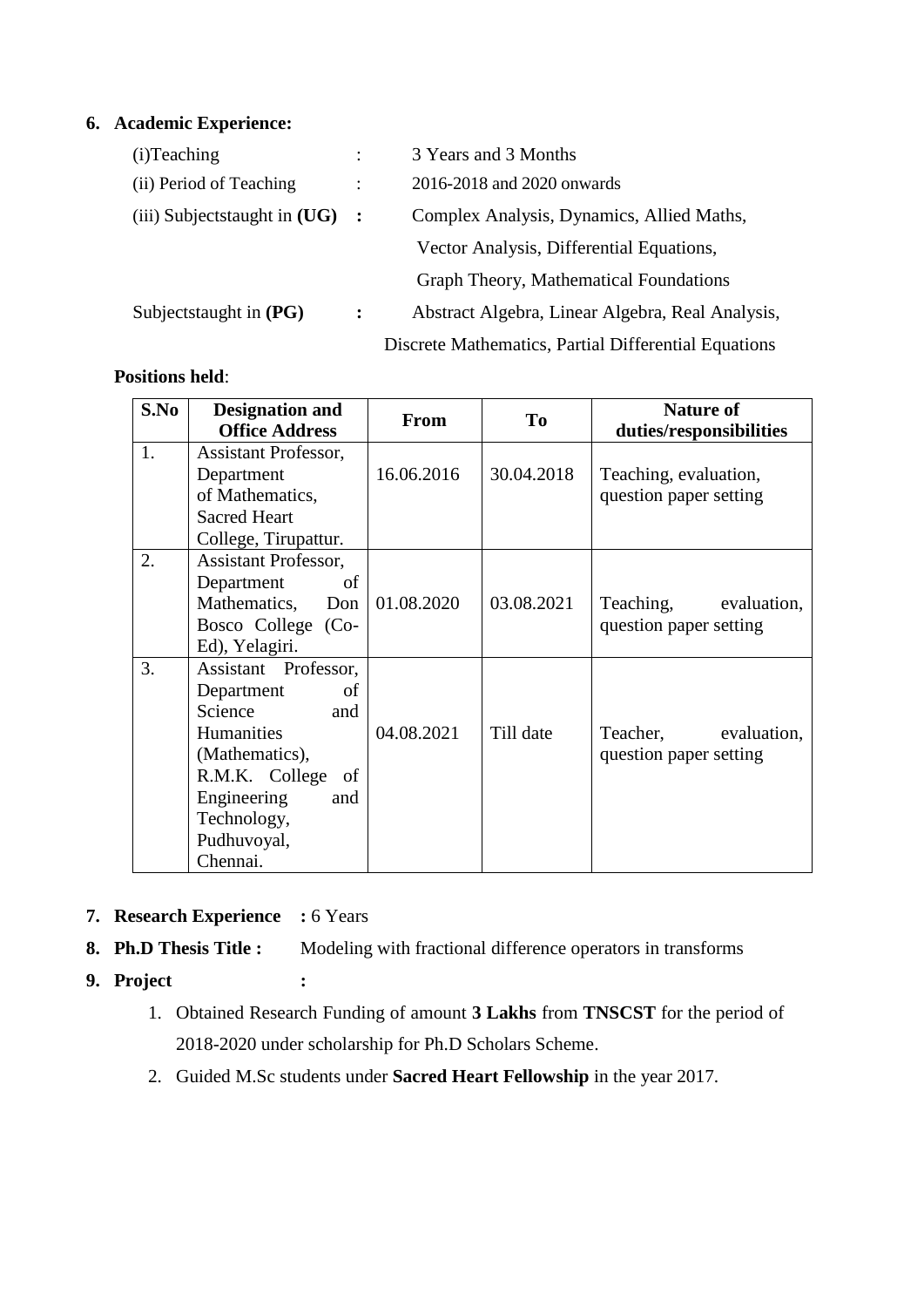| S.No           | Nominated to the award                                            | <b>Institution</b>                                | Year |
|----------------|-------------------------------------------------------------------|---------------------------------------------------|------|
| 1              | Proficiency in studies (in School)                                | Govt. Boys Higher Secondary<br>School, Tirupattur | 2006 |
| $\overline{2}$ | Prize in elocution Competition                                    | Anna NarpaniMatram, Vellore                       | 2009 |
| 3              | Prize in elocution Competition                                    | Abdul Hakeem College, Vellore                     | 2011 |
| $\overline{4}$ | <b>Best Paper Presentation Award</b><br>Auxilium College, Vellore |                                                   | 2015 |
| $\mathfrak{H}$ | Proficiency in studies                                            | Sacred Heart College, Tirupattur                  | 2016 |
| 6              | Gold Medal in M.Phil<br><b>Mathematics</b>                        | Sacred Heart College, Tirupattur                  | 2017 |
| 7              | <b>Best Research Scholar Award</b>                                | <b>Sacred Heart College,</b><br><b>Tirupattur</b> | 2019 |

**10. Professional recognitions, awards, fellowships received**

# **11. Invited Talks**

- **1.** Delivered an invited talk on "**Applications of Transforms**" at St.Francis de Sales College, Bangalore on  $6<sup>th</sup>$  August 2019.
- **2.** As a resource person for **Latex Training Programme** at Gonzaga College of Arts and Science for Women, Krishnagiri on  $10<sup>th</sup>$  August 2019.
- **3.** As a resource person for **Latex Training Programme** at Don Bosco College, Dharmapuri on 23<sup>rd</sup> January 2020.
- **4.** Delivered a webinar on "**Research Techniques on Difference Operator**" at Immaculate College for Women, Viriyur on  $20<sup>th</sup>$  May 2020.
- **5.** Delivered a talk on "**Applications of Transforms using Difference Operators**" at Sacred Heart College(Autonomous), Tirupattur on January 24, 2021.
- **6.** Delivered a talk on "**Overview of Differential and Integral Calculus in Engineering**" at PMC Engineering College, Hosur on March 3, 2021.
- **7.** As a resource person for **Math in Latex Training Programme** at Sacred Heart College, Tirupattur on  $10^{th}$  October 2021.

## **12. Computer Skills :**

Good Working Knowledge in

Computing softwares : Matlab and Mathematica.

Computer Packages : Latex and MS Office.

Operating Systems : Windows.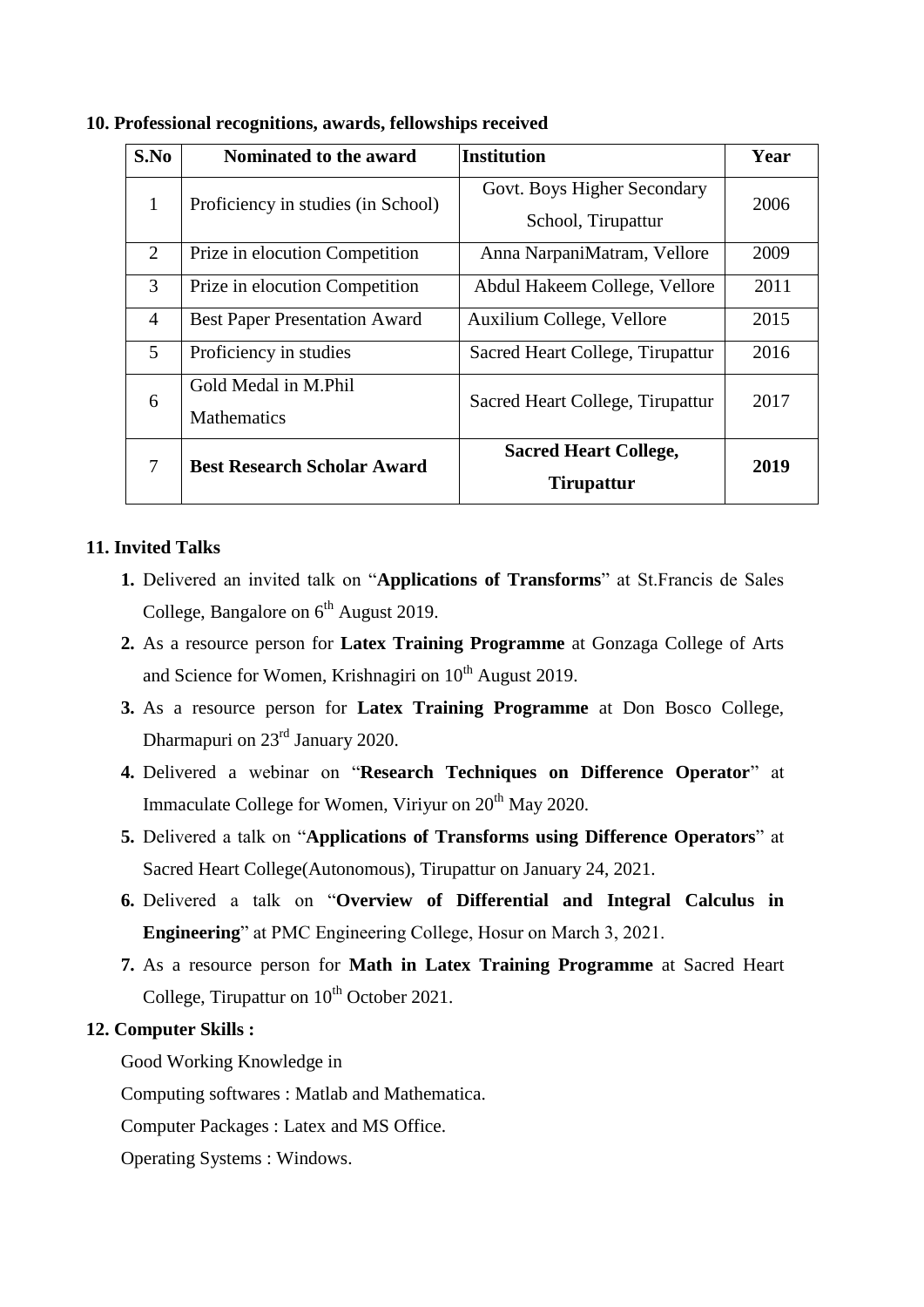#### **13. List of papers published in International Journals**

- 1. G. Britto Antony Xavier, B.Govindan**,**S.John Borg and **M.Meganathan**, "Generalized Laplace Transform Arrived From an InverseDifference Operator*"*, Global Journal of Pure and Applied Mathematics,12(3), 2016, 661-666. – **Scopus**
- 2. G. Britto Antony Xavier, B.Govindan**,**S.John Borg and **M.Meganathan**, "Finite Fourier Decomposition of Functions UsingGeneralized Difference Operator", Scientific Publications of the State University of Novipazar, 9(1), 2017, 47-57.**- UGC**
- 3. G. Britto Antony Xavier, B.Govindan, S.John Borg and **M.Meganathan**, "α, k-Laplace Transform with Poly Binomial Numbers", International Journal of Mathematics And its Applications,5(1-A), 2017, 37-43, ISSN: 2347-1557.**– UGC**
- 4. G. Britto Antony Xavier, B.Govindan**,**S.John Borg and **M.Meganathan**, "Discrete Fourier Transform Arising From GeneralizedDifference Operator*"*, Journal of Computational Mathematica,1(1), 2017, 104-111, ISSN: 2456-8686.
- 5. M. Maria Susai Manuel, G. Dominic Babu, G. Britto Antony Xavier and **M. Meganathan**,  $m(\alpha_i)$  Series To Circular Functions Arising From Generalized Alpha Difference Equation, Int. Journal of Mathematics And its Applications, Volume 5, Issue 1-A (2017),17-23.**– UGC**
- 6. Sandra Pinelas, G. Britto Antony Xavier,S. U. Vasantha Kumar and **M. Meganathan**, Laplace - Fibonacci Transform By The Solution Of Second Order Generalized Difference Equation, Nonautonomous Dynamical Systems, 2017, 4: 22-30.**– UGC**
- 7. G. Britto Antony Xavier, S.John Borg and **M.Meganathan**, "Discrete Heat Equation Model with Shift Values*"*, Applied Mathematics, 2017, 8, 1343-1350.
- 8. G. Britto Antony Xavier, **M.Meganathan**and E.L. Gohila, "Finite Fourier Series Decomposition of Functions(Signals) of Two Variables", Asian Journal of Mathematics and Computer Research, 2018, 24(3), 118-127.
- 9. G. Britto Antony Xavier, **M.Meganathan** and E.L. Gohila, "Finite Fourier Series Decomposition of Functions (Signals) of Three Variables", Int. Journal of Mathematics And its Applications, 2018, 6(1-B)(Special Issue), 118-127.**– UGC**
- 10. G. Britto Antony Xavier, S.John Borg, B.Govindan and **M.Meganathan**, "Heat Equation Model for rod and thin Plate by Partial q-difference Operator*"*, The Journal of Analysis(Springer),2018, 1-12. – **Scopus**
- 11. G. Britto Antony Xavier, S.John Borgand **M.Meganathan**, "Discrete Heat Equation with Shift Values*"*, Springer Proceedings in Mathematics & Statistics, 2018, 13-19.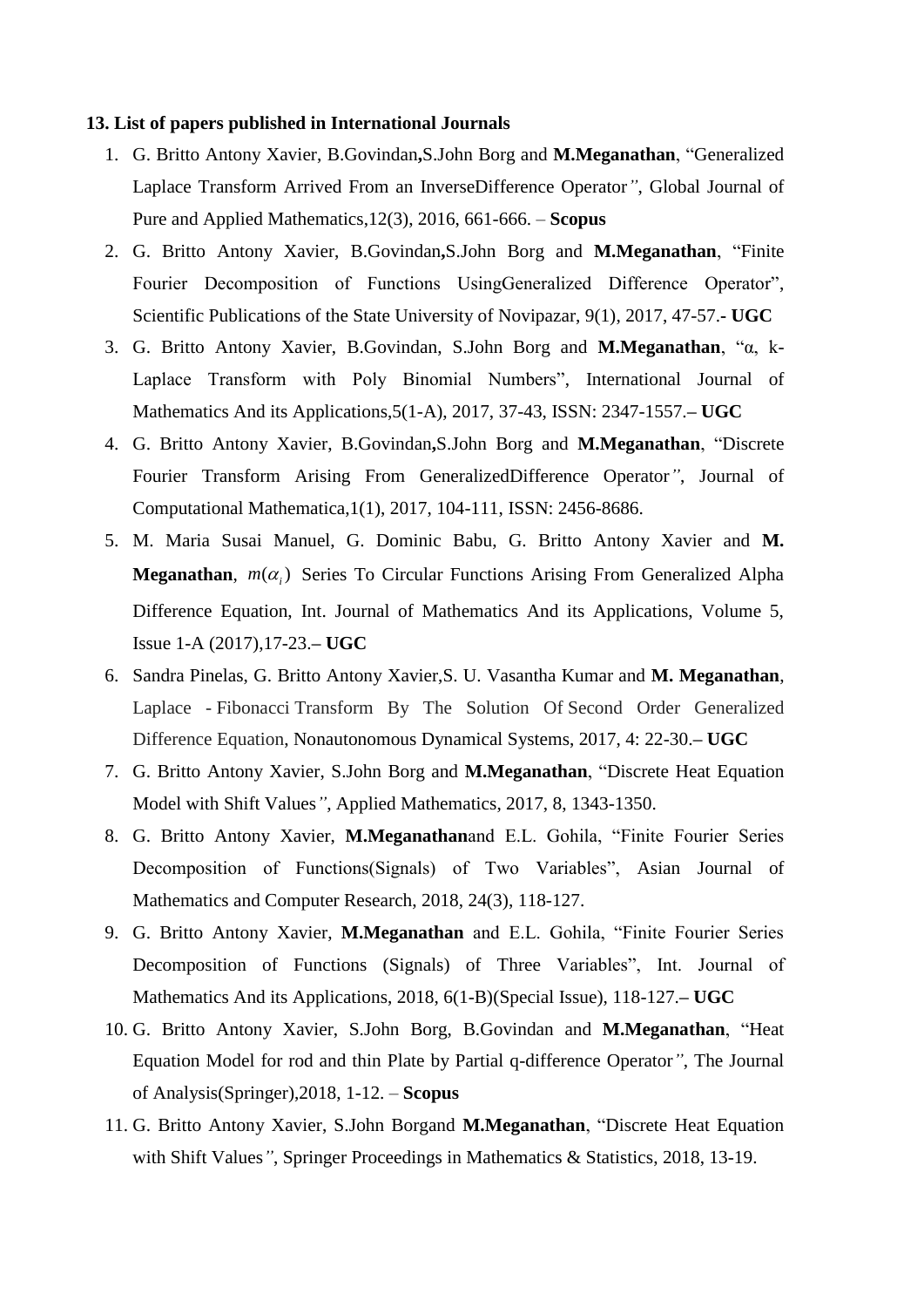#### – **Scopus**

- 12. G. Britto Antony Xavier and M. **Meganathan,** "Analysis of Fractional Alpha Laplace and Extorial Transform Using α(h)−difference Operator*"*, Journal of Applied Science and Computations, Volume V, Issue XII, December/2018, 2295 – 2305. –**UGC**
- 13. Sandra Pinelas**, M. Meganathan**and G. Britto Antony Xavier, "Fractional Frequency Laplace Transform by Inverse Difference Operator with Shift Value*"*, Open Journal of Mathematical Sciences (OMS),2019, *3*, 121-128; doi:10.30538/oms2019.0055.– **UGC**
- 14. M. **Meganathan** and G. Britto Antony Xavier**,** "Fractional Order Alpha Laplace and Extorial Transform by Inverse difference Operator*"*, AIP Conference Proceedings **2095**, 030016 (2019); [https://doi.org/10.1063/1.5097527.](https://doi.org/10.1063/1.5097527) - **Scopus**
- 15. S. Vasuki,M. **Meganathan,** B. Chandrasekar and G. Britto Antony Xavier**,** "Modeling with Fractional Frequency Sumudu Transform by Inverse Difference Operator*"*,Online International Interdisciplinary Research Journal, Volume-09, Mar 2019 Special Issue (04). – **UGC**
- 16. Dumitru Baleanu, MaysaaAlqurashi**, Meganathan Murugesan** and Britto Antony Xavier Gnanaprakasam, "One dimensional fractional frequency Fourier transform by inverse difference operator*"*, Advances in difference equations, 2019-212, [https://doi.org/10.1186/s13662-019-2071-y.](https://doi.org/10.1186/s13662-019-2071-y) - **SCI - A-I**
- 17. G. Britto Antony Xavier, S. U. Vasantha Kumar and **M. Meganathan,**, "Laplace Time Tuning Transform in Digital Signal Processing*"*, International Journal of Engineering and Technology, Vol. 11 No 3 Jun-Jul 2019. – **Scopus**
- 18. **Meganathan M**, T.Abdeljawad, Fahd Jaradand G Britto Antony Xavier, Alpha Fractional Frequency Laplace Transform Through Multiseries, Advances in difference equations, (2020) 2020:234.- **SCI – A-I**
- 19. **MeganathanM**, T.Abdeljawad, Fahd Jarad and G Britto Antony Xavier, ndimensional Fractional Frequency Laplace transform by Inverse Difference Operator, Mathematical Problems in Engineering, Volume 2020, Article ID 6529698.**- SCI – A-I**
- 20. **M. Meganathan,** G. Britto Antony Xavier and T. Abdeljawad, "Modeling with Fractional Laplace Transform by h−difference Operator*"*, Progress in Fractional Differentiation and Applications,  $2020$ ,  $6(4)$ . – **Scopus – IF – 5.1**
- 21. **M. Meganathan** and G. Britto Antony Xavier, Impulsive Fractional Difference Equation on hZ, Advances in Mathematics: Scientific Journal, 9 (2020), no.3, 1215– 1224.- Scopus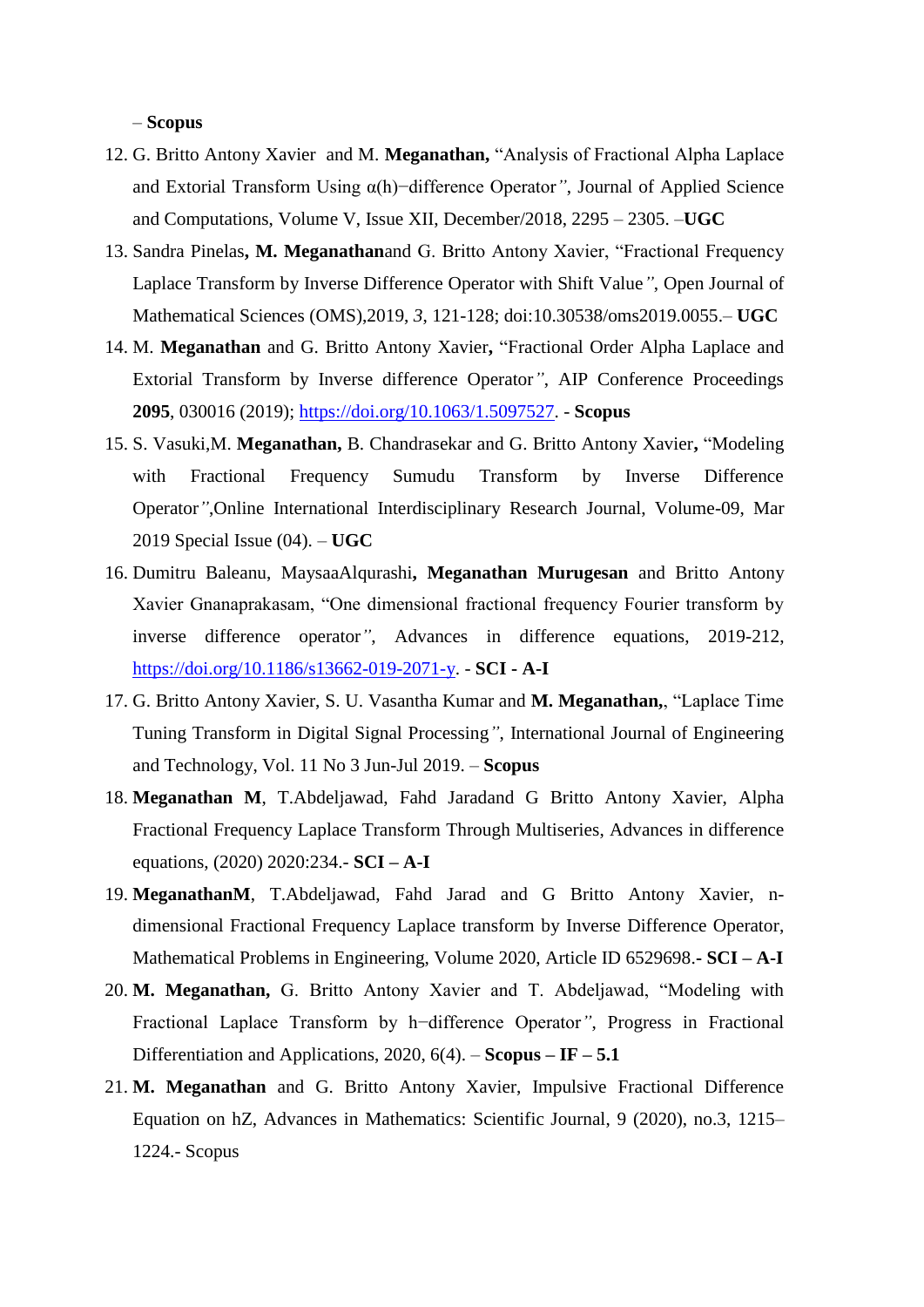- 22. B. Govindan, M. Nandhini, and **M. Meganathan**, Generalized Discrete Finite Half Range Fourier Series, Advances in Mathematics: Scientific Journal 9 (2020), no.3, 1225–1237. – Scopus
- 23. **M. Meganathan**, S. Vasuki, B. Chandrasekar and G. Britto Antony Xavier, One dimensional fractional frequency Sumudu transform by inverse alpha-difference operator, Journal of Computational Matheamtica, Volume 4, Issue 1, 2020:137-152.
- 24. **Meganathan M**, T.Abdeljawad, Fahd Jarad and G Britto Antony Xavier, Numerical Analysis of Discrete Bagley Torvik Equation, Advance in Difference Equations, 2021,  $222(2021)$ .  $- A - I$
- 25. **M. Meganathan**, S. Vasuki, B. Chandrasekar and G. Britto Antony Xavier, Discrete fractional Sumudu transform by inverse fractional difference operator, Springer Proceedings(accepted)
- 26. J. Leo Amalraj, M. Maria Susai Manuel, **M. Meganathan,** M. Syed Ali, Fractional Order Calculus, Generalized Laplace Transforms And Its Application Through Generalized Fractional Proportional Differences, Mathematical Problems in Engineering (accepted).

#### **14. List of papers presented/attended in National/International Conferences**

- 1. Presented the paper entitled **Generalized Partial Sums on Finite and Infinite Series on Closed Factorial Functions** in the State level Symposium on **Modern Trends in Discrete Mathematics** at AnnaiVelankanni College, Tholayavattam, during 12-13, August 2015.
- 2. Presented the paper entitled **Generalized Laplace Transform arrived from an Inverse Difference Operator** in the one day National Conference on **Pure and**  Applied Mathematics at VIT University, Vellore on 12<sup>th</sup> March 2016.
- 3. Participated in the National Conference on **Emerging Trends and Applications of Mathematics to Science and Technology** held from August 6-7,2013 at the Department of Mathematics, Sacred Heart College, Tirupattur.
- 4. Participated in the National Seminar on **Advanced Trends in Mathematics** held on September 19, 2014 at the Department of Mathematics, Don Bosco College, Dharmapuri.
- 5. Participated in the National Conference on **Mathematical Applications in Engineering and Technology** held from February 11-12,2015 at the Department of Mathematics, Sacred Heart College, Tirupattur.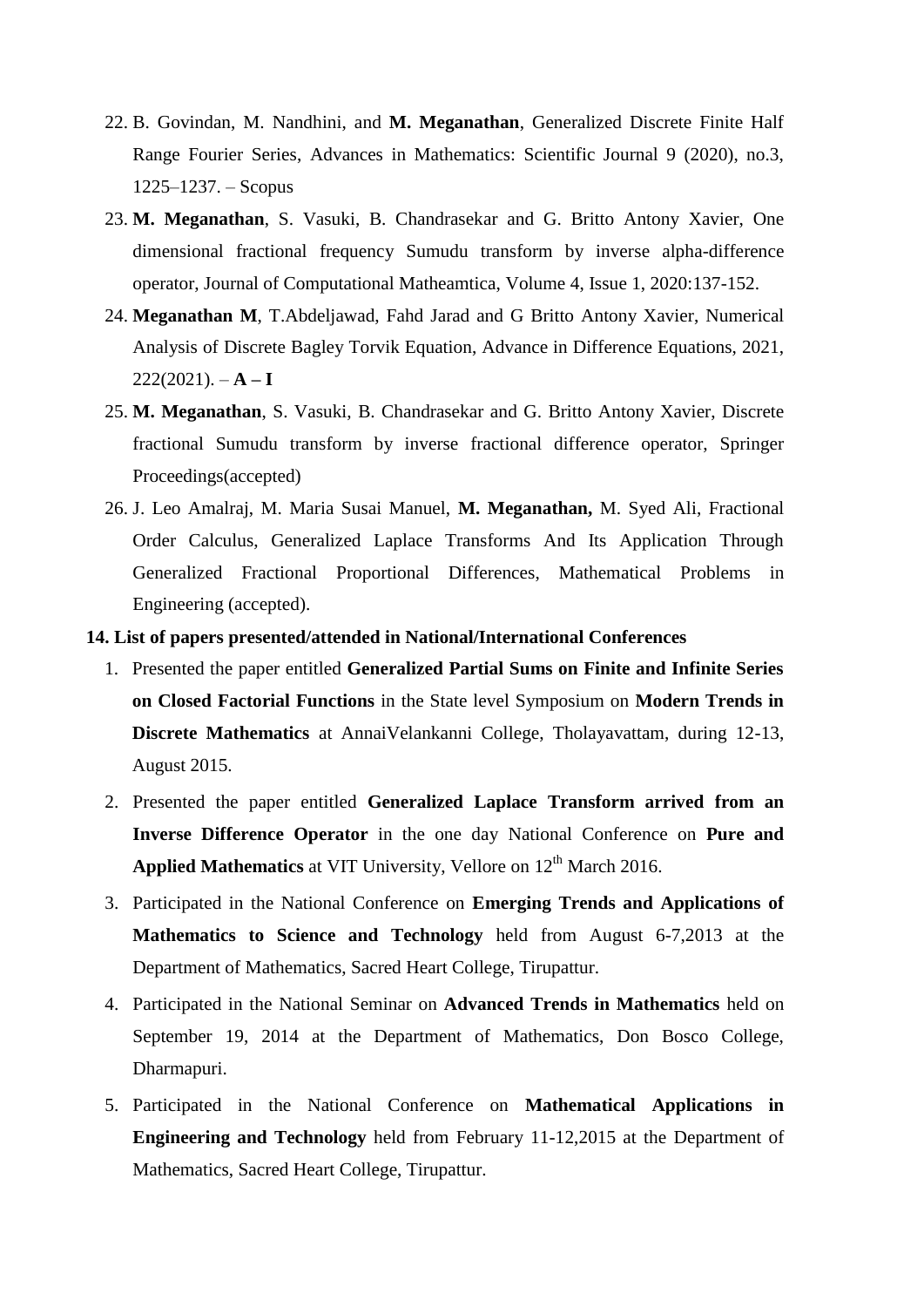- **6.** Attended state level workshop on **MATLAB** held in MarudharKesari Jain College for Women, Vaniyambadi. On 18<sup>th</sup> February 2015.
- **7.** Attended state level workshop on **Discrete Mathematics and its Applications** held from January 29-30, 2016 at the Department of Mathematics, Sacred Heart College, Tirupattur.
- 8. Participated in the training programme**English Skills for Teachers** held from May 02- 11,2016 at Don Bosco Institute for Professional English, Thiruvannamalai.
- 9. Participated in the International Conference on **Mathematical Applications in Engineering and Technology**organized bySacred Heart College, Tirupattur during  $27<sup>th</sup>$  and  $28<sup>th</sup>$  January 2017.
- 10. Participated in the NAAC Sponsored National Level Conference on **The Role of IQAC towards Quality Assurance in Autonomous Colleges** held from November 04-05, 2016 at Sacred Heart College, Tirupattur.
- 11. Participated in the National Conference on **Advanced Trends in Mathematics** held on  $27<sup>th</sup>$  March 2017 at the Department of Mathematics, Thiruvalluvar University College of Arts and Science, Vandavasi, Thiruvannamalai.
- 12. Presented the paper entitled **Discrete Fourier Decomposition of Harmonic Signal of Two Variables** in the International Conference on **Analysis and its Applications(ICAA-2017)** at Aligarh Muslim University, Aligarh on 20-22nd November 2017.
- 13. Participated in the National Conference on **Intellectual Property Rights and Plagiarism** held on 22<sup>nd</sup> March 2018 organized by Sacred Heart College, Tirupattur.
- 14. Participated and presented in the **"State Level Seminar on Recent Mathematical Techniques and its Applications**" held during 30<sup>th</sup>, August 2018 at Don Bosco College, Sogathur, Dharmapuri.
- 15. Participated and presented in the **"State Level Seminar on Mathematical Analysis and Applications - 2018"** held during 24<sup>th</sup>, August 2018 at K.M.G College of Arts & Science College, Gudiyattam.
- 16. Participated and presented in the **"International Conference on Advances in Pure & Applied Mathematics 2018"** held during 06-08, September 2018 at School of Mathematics, Madurai Kamaraj University, Madurai.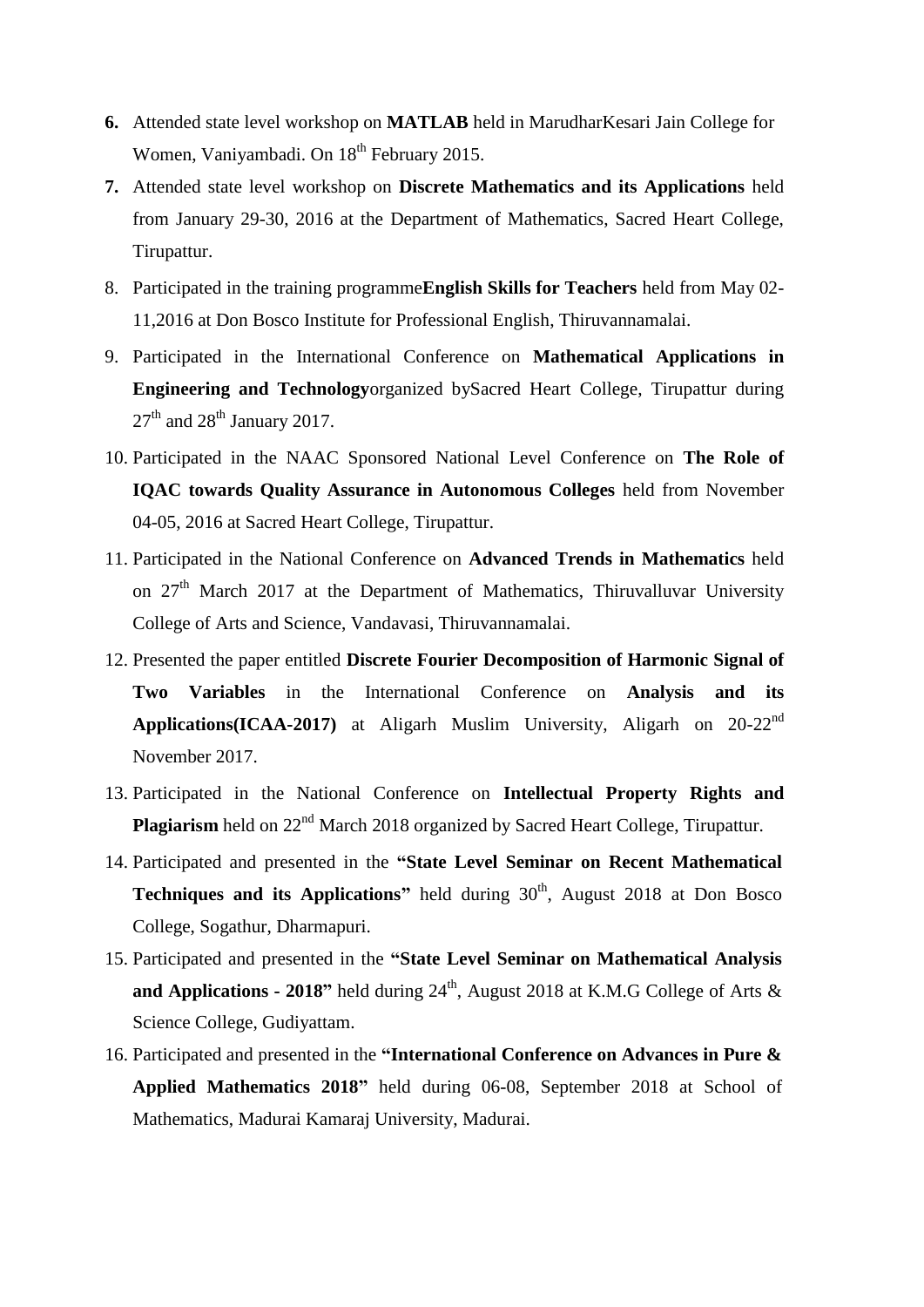- 17. Participated and presented in the **"National Seminar on Applied Mathematics (NSAM'18)**" held during 28<sup>th</sup>, September 2018 at Gonzaga College of Arts and Science for Women, Kathampallam, Elathagiri.
- 18. Participated and presented in the **"National Conference on Mathematical Analysis and Computing"** held during 13-14, December 2018 at SSN College of Engineering, Kalavakkam.
- 19. Presented the paper entitled **One dimensional fractional frequency Fourier transform** in the National Seminar on **Pure and Applied Mathematics** at AnnaiVelankanni College, Tholayavattam, during 21-22, January 2019.
- 20. Participated in the **"National Conference on Applied Mathematics and its Applications (NCAMA - 2019)"** held during 6-7<sup>th</sup>, February 2019 at Sacred Heart College (Autonomous), Tirupattur.
- 21. Participated in the **"One day Seminar on Current Trends in Difference and Differential Equations"** held on 22<sup>nd</sup>, February 2019 at Sacred Heart College (Autonomous), Tirupattur.
- 22. Participated in the **"One Day National Level Seminar on Applied and Pure Mathematics"** held on 5<sup>th</sup>, March 2019 at MazharulUloom College, Ambur.
- 23. Participated in the **"State Level Seminar on Mathematical Analysis and its Applications"** held on  $7<sup>th</sup>$ , March 2019 at Sun Arts & Science College, Tiruvannamalai.
- 24. Participated and presented in the **"International Conference on New Trends in Mathematical Modeling with Applications"** held during 29-30<sup>th</sup>July 2019 at Sri Vidya Mandir Arts & Science College, Katteri, Uthangarai.
- 25. Participated in the **"State Level Seminar on Advanced Trends in Applied Mathematics"** held on 28<sup>th</sup>August 2019 at Don Bosco College, Dharmapuri.
- 26. Participated in the **"Intellectual Property Rights"** held on 19-20<sup>th</sup>September 2019 at Sacred Heart College, Tirupattur.
- 27. Participated in the "Workshop on MATLAB" held on 25<sup>th</sup>September 2019 at Sacred Heart College, Tirupattur.
- 28. Participated and presented in the **"National Seminar on Applied Mathematics"** held during  $27<sup>th</sup>$  September 2019 at Gonzaga College of Arts and Science for Women, Kathapallam.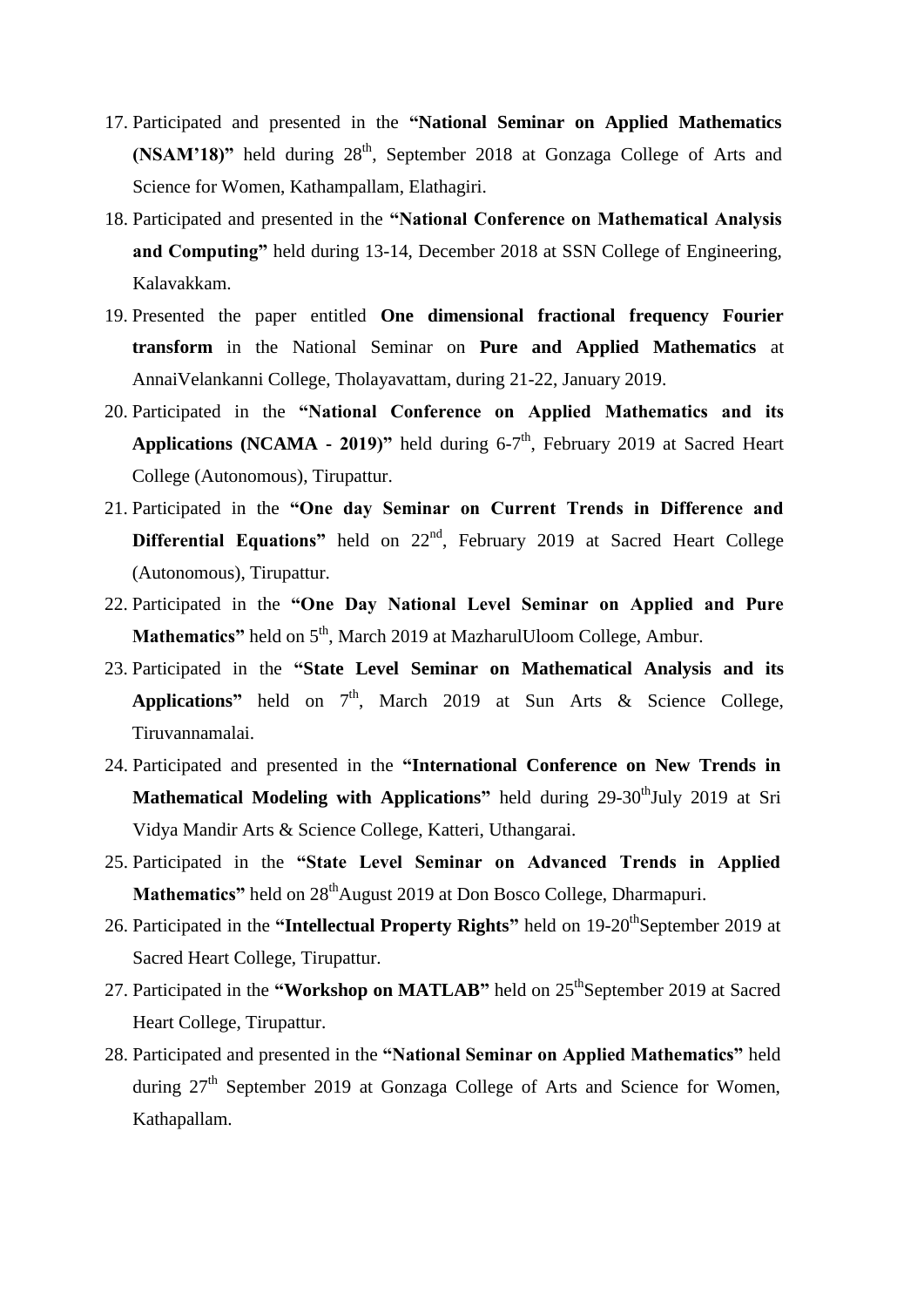- 29. Participated and presented in the **"International Conference on Mathematical Analysis and Computing"** held during 23-24<sup>th</sup> December, 2019 at SSN College of Engineering, Kalavakkam, Chennai.
- 30. Participated in the International Conference on "**Mathematical Sciences and**  Applications" held during 27-29<sup>th</sup>January 2020 at Sacred Heart College(Autonomous), Tirupattur.
- 31. Participated and presented in the **"International Conference on Innovations in Physical Sciences, Information Technology and Social Sciences"** held during 14-15<sup>th</sup> February 2020 at Sri Vidya Mandir Arts & Science College, Katteri, Uthangarai.
- 32. Participated in the International Conference on **"Mathematical Computer Engineering"** held during 21-22rd February 2020 at VIT, Chennai.

## **15. Conferences Organized:**

- 1. Organizing Secretary in the International Conference on **Mathematical Applications in Engineering and Technology(ICMA-2017)** organized by Department of Mathematics, Sacred Heart College, Tirupattur during  $27<sup>th</sup>$  and  $28<sup>th</sup>$  January 2017.
- 2. Member of Organizing Committee in the Intra Department Competition **MATHEMA-2017** organized by Department of Mathematics, Sacred Heart College, Tirupattur during  $20<sup>th</sup>$ December 2017.
- 3. Member of Organizing Committee in the National Conference on **Discrete Mathematics and its Applications(NCDMA-2018)** organized by Department of Mathematics, Sacred Heart College, Tirupattur during  $9<sup>th</sup>$  and  $10<sup>th</sup>$ February 2018.

### **16. Foreign Collaborative:**

## **1. Dr. SANDRA PINELAS,**

Academia Militar, Departamento de Ciências Exactas e Naturais, Av. Conde Castro Guimarães, 2720-113 Amadora, Portugal.

## **2. Dr. THABET ABDELJAWAD**

Professor of Mathematics Department of Mathematics and General Sciences, Prince Sultan University, Riyadh, Saudi Arabia.

# **3. Dr. FAHD JARAD**

Professor, Department of Mathematics, Çankaya University, Yukariyurtcu Mahallesi Mimar Sinan Caddesi No: 4 06790, Etimesgut/ANKARA/TURKEY.